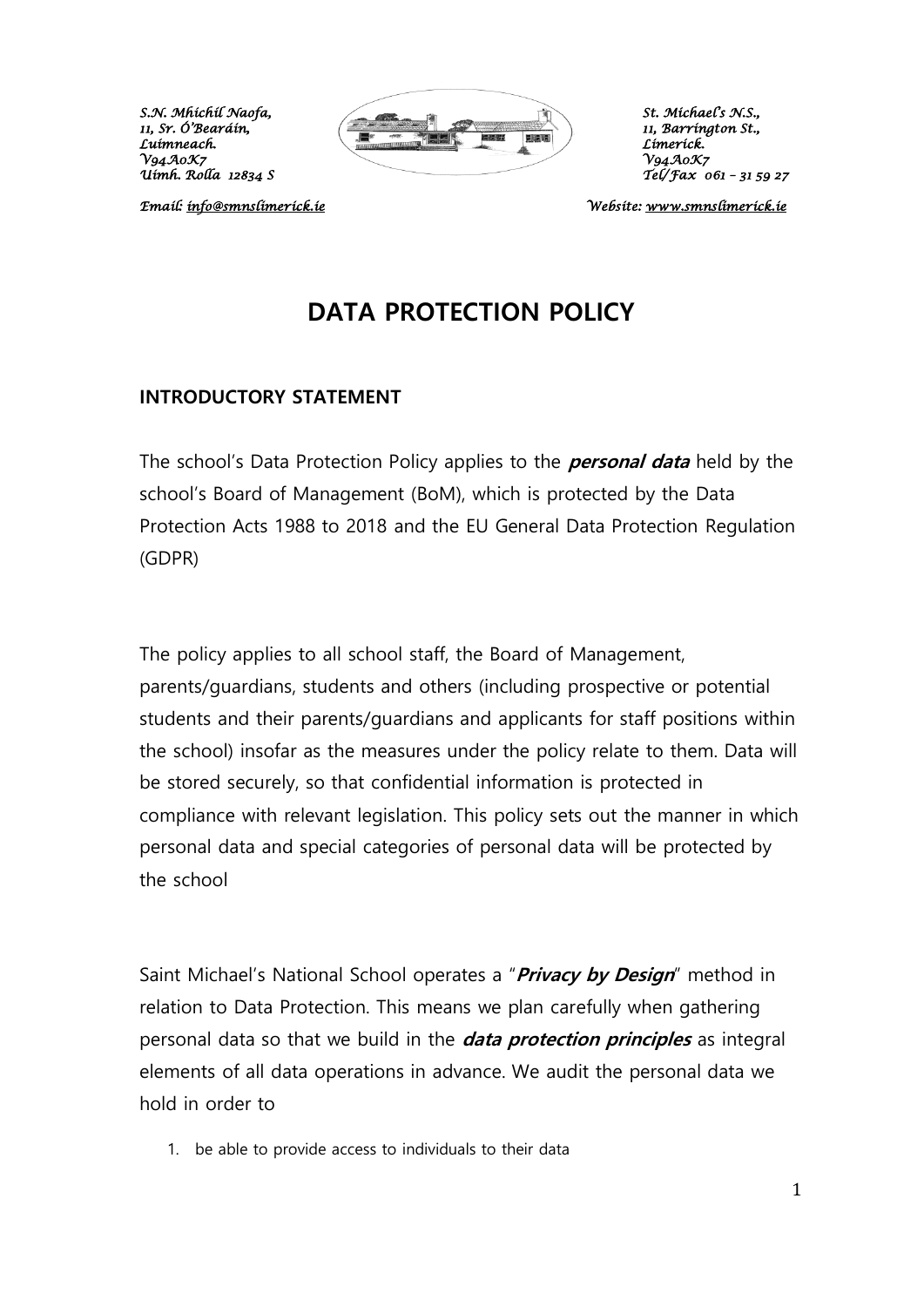- 2. ensure it is held securely
- 3. document our data protection procedures
- 4. enhance accountability and transparency

## **DATA PROTECTION PRINCIPLES**

The school BoM is a *data controller* of *personal data* relating to its past, present and future staff, students, parents/guardians and other members of the school community. As such, the BoM is obliged to comply with the principles of data protection set out in the Data Protection Acts 1988 to 2018 and GDPR, which can be summarised as follows:

#### **1. Obtain and process Personal Data fairly**

Information on students is gathered with the help of parents/guardians and staff. Information is also transferred from their previous schools. In relation to information the school holds on other individuals (members of staff, individuals applying for positions within the School, parents/guardians of students, etc.), the information is generally furnished by the individuals themselves with full and informed consent and compiled during the course of their employment or contact with the School. All such data is treated in accordance with the Data Protection legislation and the terms of this Data Protection Policy. The information will be obtained and processed fairly.

#### **2. Consent**

Where consent is the basis for provision of personal data, (e.g. data required to join sports team/ after-school activity or any other optional school activity) the consent must be a freely-given, specific, informed and unambiguous indication of the data subject's wishes. Saint Michael's National School will require a clear, affirmative action e.g. ticking of a box/signing a document to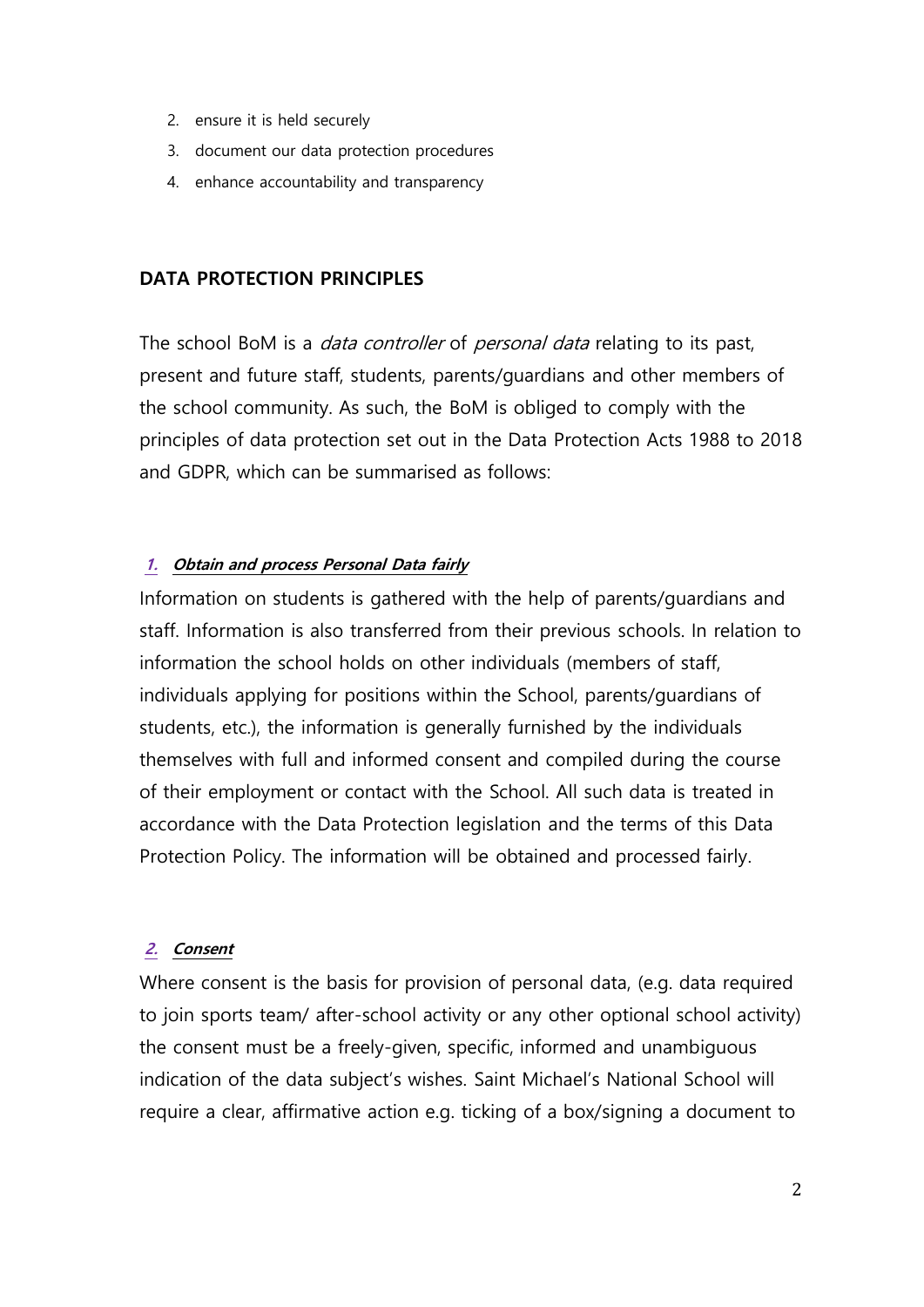indicate consent. Consent can be withdrawn by data subjects in these situations.

#### **3. Keep it only for one or more specified and explicit lawful purposes**

The BoM will inform individuals of the reasons they collect their data and the uses to which their data will be put. All information is kept with the best interest of the individual in mind at all times.

## **4. Process it only in ways compatible with the purposes for which it was given initially**

Data relating to individuals will only be processed in a manner consistent with the purposes for which it was gathered. Information will only be disclosed on a 'need to know' basis, and access to it will be strictly controlled.

#### **5. Keep Personal Data safe and secure**

Only those with a genuine reason for doing so may gain access to the information. Personal Data is securely stored under lock and key in the case of manual records and protected with computer software and password protection in the case of electronically stored data. Portable devices storing personal data (such as laptops) are encrypted and password-protected.

#### **6. Keep Personal Data accurate, complete and up-to-date**

Students, parents/guardians, and/or staff should inform the school of any change which the school should make to their personal data and/or sensitive personal data to ensure that the individual's data is accurate, complete and up-to-date. Once informed, the school will make all necessary changes to the relevant records. Records must not be altered or destroyed without proper authorisation. If alteration/correction is required, then a note of the fact of such authorisation and the alteration(s) to be made to any original.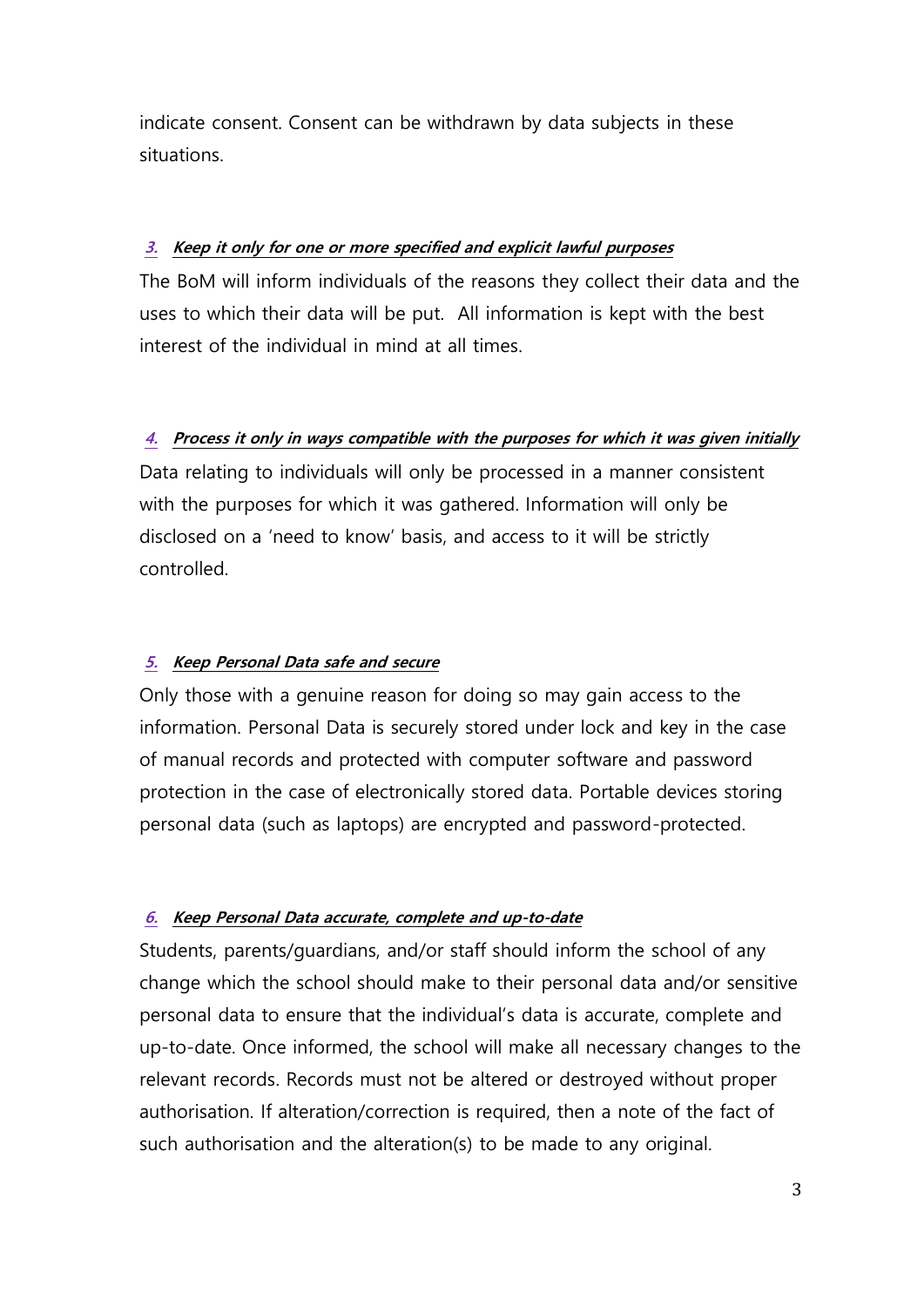record/documentation should be dated and signed by the person making that change.

### **7. Ensure that it is adequate, relevant and not excessive**

Only the necessary amount of information required to provide an adequate service will be gathered and stored.

## **8. Retain it no longer than is necessary for the specified purpose or purposes for which it was given**

As a general rule, the information will be kept for the duration of the individual's time in the school. Thereafter, the school will comply with DES guidelines on the storage of Personal Data relating to a student. In the case of members of staff, the school will comply with both DES guidelines and the requirements of the Revenue Commissioners with regard to the retention of records relating to employees. The school may also retain the data relating to an individual for a longer length of time for the purposes of complying with relevant provisions of law and or/defending a claim under employment legislation and/or contract and/or civil law. (See **School Record Retention** table – Appendix 1.)

## **9. Provide a copy of their personal data to any individual on request**

Individuals have a right to know and have access to a copy of personal data held about them, by whom, and the purpose for which it is held.

#### **SCOPE**

The Data Protection legislation applies to the keeping and processing of Personal Data. The purpose of this policy is to assist the school to meet its statutory obligations, to explain those obligations to School staff, and to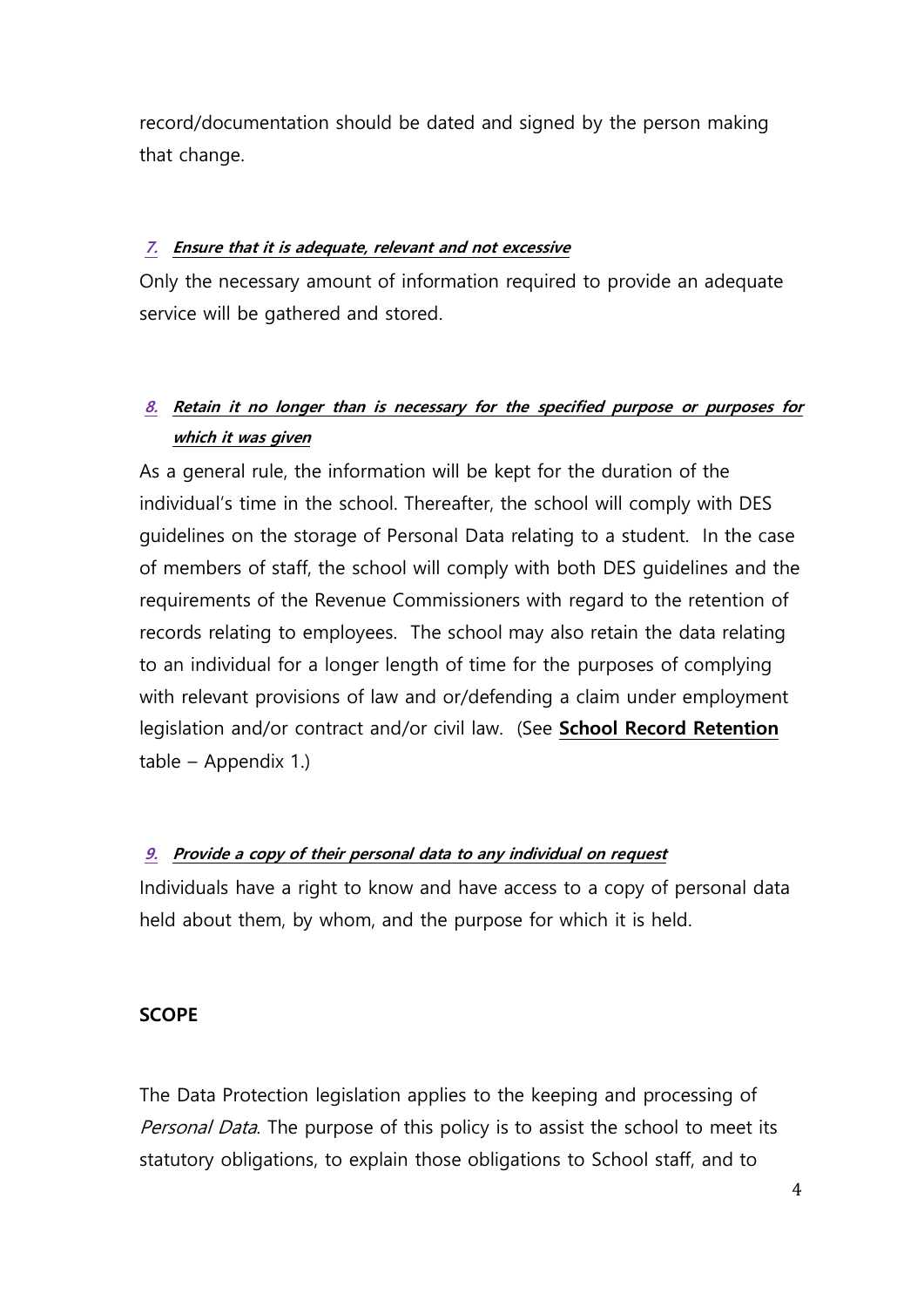inform staff, students and their parents/guardians how their data will be treated.

The policy applies to all school staff, the Board of Management, parents/guardians, students and others (including prospective or potential students and their parents/guardians, and applicants for staff positions within the school) insofar as the school handles or processes their Personal Data in the course of their dealings with the school.

#### **Definition of Data Protection Terms**

In order to properly understand the school's obligations, there are some key terms, which should be understood by all relevant school staff:

Personal Data means any data relating to an identified or identifiable natural person i.e. a living individual who is or can be identified either from the data or from the data in conjunction with other information that is in, or is likely to come into, the possession of the Data Controller (BoM)

Data Controller is the Board of Management of the school

Data Subject **-** is an individual who is the subject of personal data

Data Processing - performing any operation or set of operations on data, including:

- Obtaining, recording or keeping the data,
- Collecting, organising, storing, altering or adapting the data
- Retrieving, consulting or using the data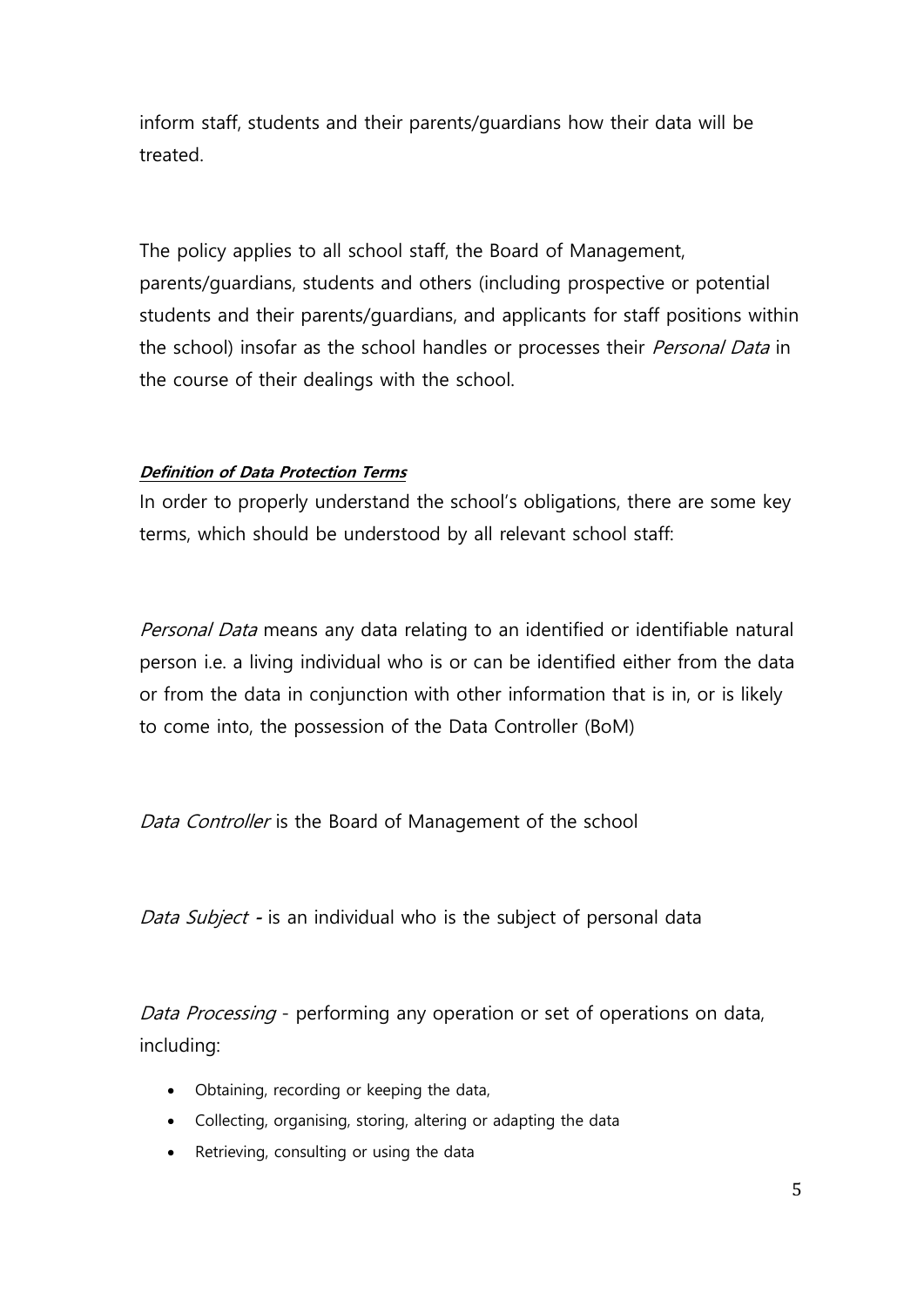- Disclosing the data by transmitting, disseminating or otherwise making it available
- Aligning, combining, blocking, erasing or destroying the data

Data Processor - a person who processes personal information on behalf of a data controller, but **does not include an employee of a data controller** who processes such data in the course of their employment, for example, this might mean an employee of an organisation to which the data controller out-sources work. The Data Protection legislation places responsibilities on such entities in relation to their processing of the data. [e.g. Aladdin and School accounting]

## Special categories of Personal Data refers to Personal Data regarding a person's

- racial or ethnic origin
- political opinions or religious or philosophical beliefs
- physical or mental health
- sexual life and sexual orientation
- genetic and biometric data
- criminal convictions or the alleged commission of an offence
- trade union membership

Personal Data Breach **–** a breach of security leading to the accidental or unlawful destruction, loss, alteration, unauthorised disclosure of, or access to personal data transmitted, stored or otherwise processed. This means any compromise or loss of personal data, no matter how or where it occurs.

#### **RATIONALE**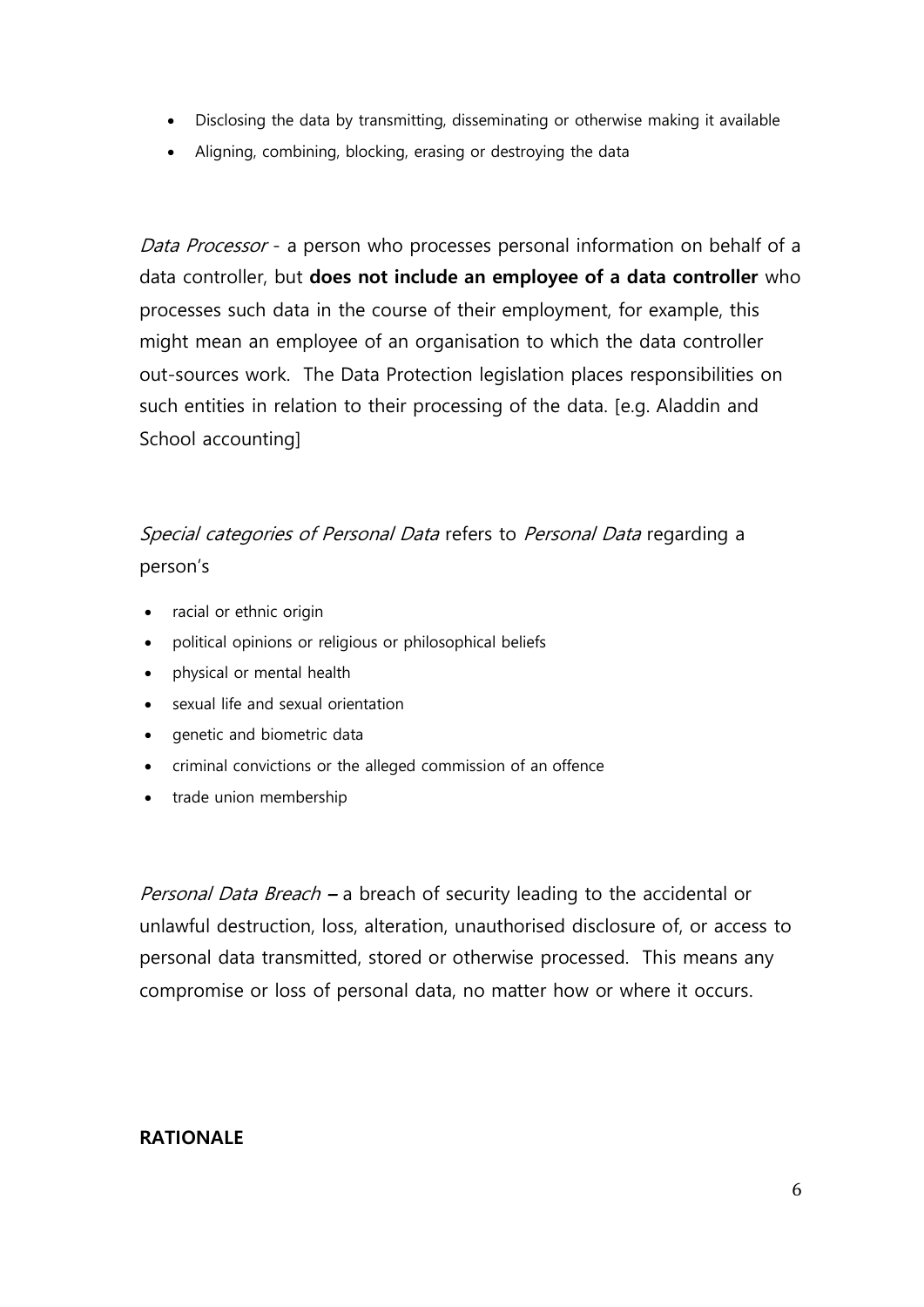In addition to its legal obligations under the broad remit of educational legislation, the school has a legal responsibility to comply with the Data Protection Acts 1988 to 2018 and the GDPR.

This policy explains what sort of data is collected, why it is collected, for how long it will be stored and with whom it will be shared. The school takes its responsibilities under data protection law very seriously and wishes to put in place safe practices to safeguard individual's personal data. It is also recognised that recording factual information accurately and storing it safely facilitates an evaluation of the information, enabling the Principal and Board of Management to make decisions in respect of the efficient running of the School. The efficient handling of data is also essential to ensure that there is consistency and continuity where there are changes of personnel within the school and Board of Management.

#### **OTHER LEGAL OBLIGATIONS**

Implementation of this policy takes into account the school's other legal obligations and responsibilities. Some of these are directly relevant to data protection. **For example:**

Under **Section 9(g) of th[e Education Act, 1998](http://acts2.oireachtas.ie/zza51y1998.1.html)**, the parents of a student, or a student who has reached the age of 18 years, must be given access to records kept by the school relating to the progress of the student in their education

Under **Section 20 of the [Education \(Welfare\) Act, 2000](http://www.oireachtas.ie/documents/bills28/acts/2000/a2200.pdf)**, the school must maintain a register of all students attending the School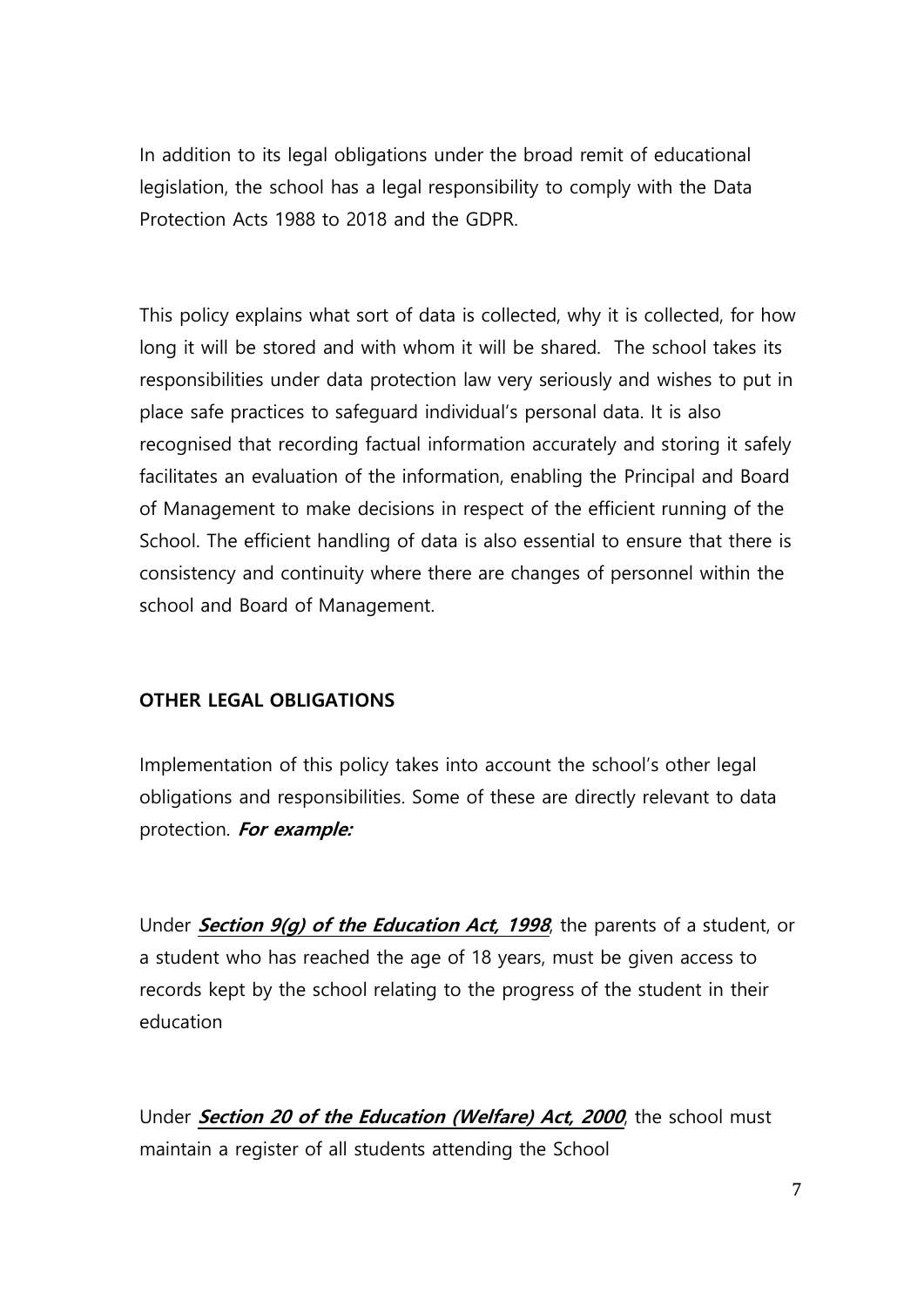Under S**ection 20(5) of the Education (Welfare) Act, 2000**, a Principal is obliged to notify certain information relating to the child's attendance in school and other matters relating to the child's educational progress to the Principal of another school to which a student is transferring. Saint Michael's National School sends, by post, a copy of a child's *Passport*, as provided by the National Council for Curriculum and Assessment, to the Principal of the Post-Primary School in which the pupil has been enrolled.

Where reports on pupils which have been completed by professionals, apart from Saint Michael's National School staff, are included in current pupil files, such reports are only passed to the Post-Primary school following express written permission having been sought and received from the parents of the said pupils.

Under **Section 21 of the [Education \(Welfare\) Act, 2000](http://www.oireachtas.ie/documents/bills28/acts/2000/a2200.pdf)**, the school must record the attendance or non-attendance of students registered at the school on each school day.

Under **Section 28 of the [Education \(Welfare\) Act, 2000](http://www.oireachtas.ie/documents/bills28/acts/2000/a2200.pdf)**, the School may supply Personal Data kept by it to certain prescribed bodies (the Department of Education and Skills, Tusla, the National Council for Special Education and other schools). The BoM must be satisfied that it will be used for a 'relevant purpose' (which includes recording a person's educational or training history or monitoring their educational or training progress; or for carrying out research into examinations, participation in education and the general effectiveness of education or training)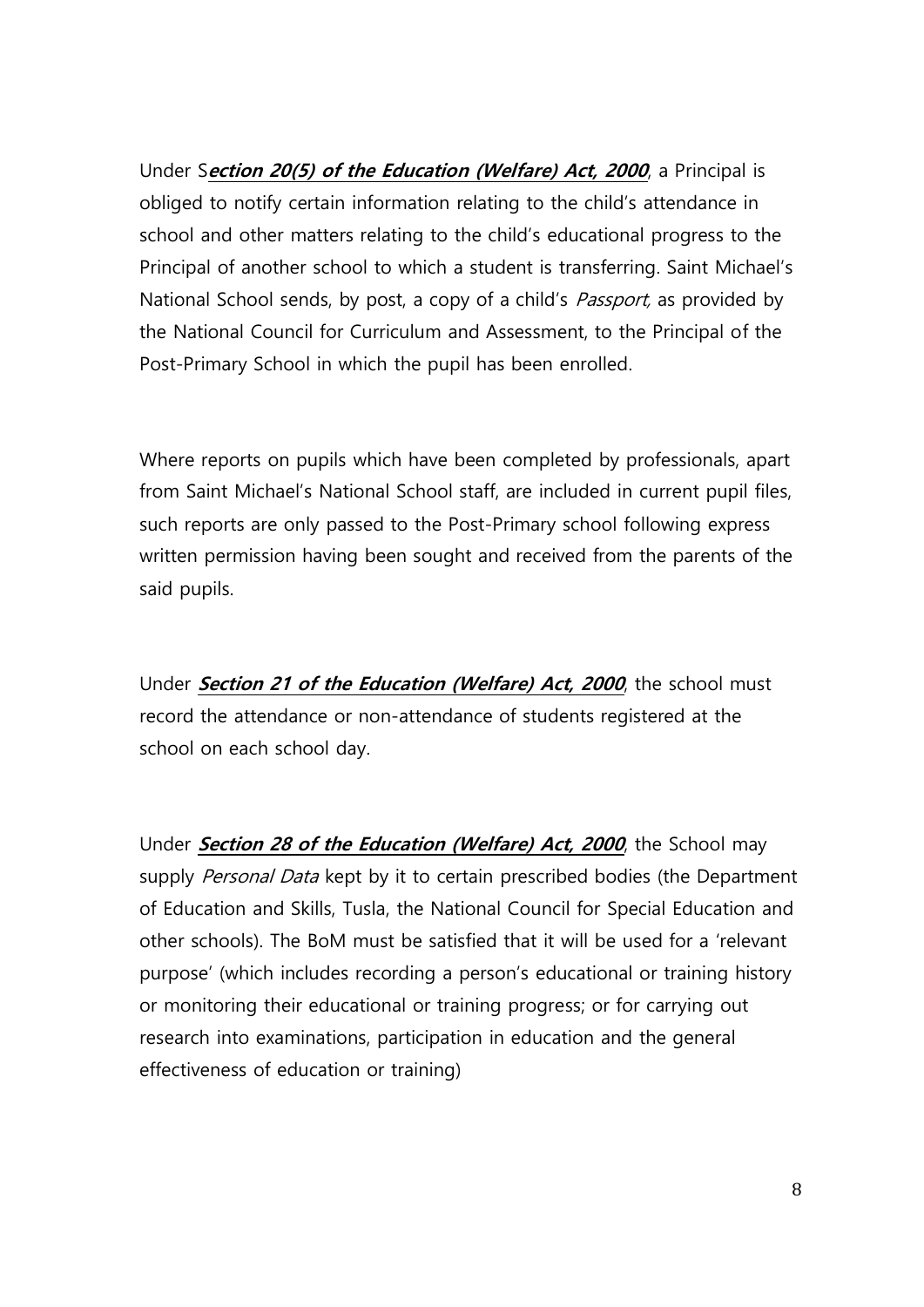Under **Section 14 of the Education for Persons with Special Educational Needs Act, 2004**, the school is required to furnish to the National Council for Special Education (and its employees, which would include Special Educational Needs Organisers) such information as the Council may from time to time reasonably request.

The **Freedom of Information Act 2014** provides a qualified right to access to information held by public bodies which does not necessarily have to be "personal data", as with data protection legislation. While most schools are not currently subject to freedom of information legislation, (with the exception of schools under the direction of Education and Training Boards), if a school has furnished information to a body covered by the Freedom of Information Act (such as the Department of Education and Skills, etc.) these records could be disclosed by that body if a request is made to that body.

Under **Section 26(4) of the Health Act, 1947** a School shall cause all reasonable facilities (including facilities for obtaining names and addresses of pupils attending the school) to be given to a health authority who has served a notice on it of medical inspection, e.g. a dental inspection.

Under **Children First Act 2015**, mandated persons in schools have responsibilities to report child welfare concerns to TUSLA- Child and Family Agency (or in the event of an emergency and the unavailability of TUSLA, to An Garda Síochána)

## **RELATIONSHIP TO CHARACTERISTIC SPIRIT OF THE SCHOOL:**

Saint Michael's National School seeks to:

• enable students to develop their full potential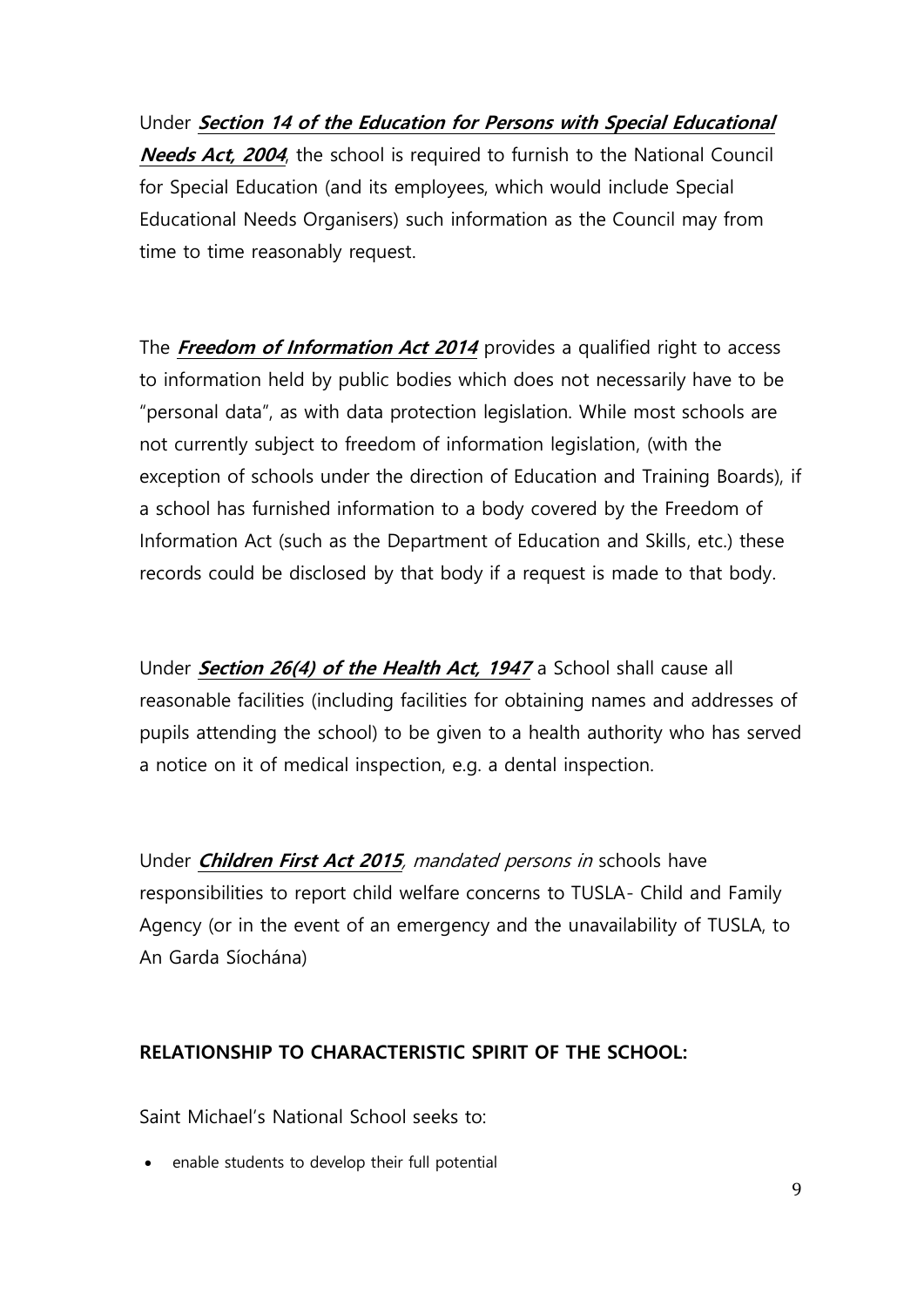- provide a safe and secure environment for learning
- promote respect for the diversity of values, beliefs, traditions, languages and ways of life in society

We aim to achieve these goals while respecting the privacy and data protection rights of students, staff, parents/guardians and others who interact with us. The school wishes to achieve these aim while fully respecting individuals' rights to privacy and rights under the Data Protection legislation.

#### **PERSONAL DATA**

The Personal Data records held by the school **may** include:

#### **1. Staff records:**

a) Categories of staff data:

As well as existing members of staff (and former members of staff), these records may also relate to applicants applying for positions within the school, trainee teachers and teachers under probation. These staff records may include:

- Name, address and contact details, PPS number.
- Name and contact details of next-of-kin in case of emergency.
- Original records of application and appointment to promotion posts
- Details of approved absences (career breaks, parental leave, study leave, etc.)
- Details of work record (qualifications, classes taught, subjects, etc.)
- Details of any accidents/injuries sustained on school property or in connection with the staff member carrying out their school duties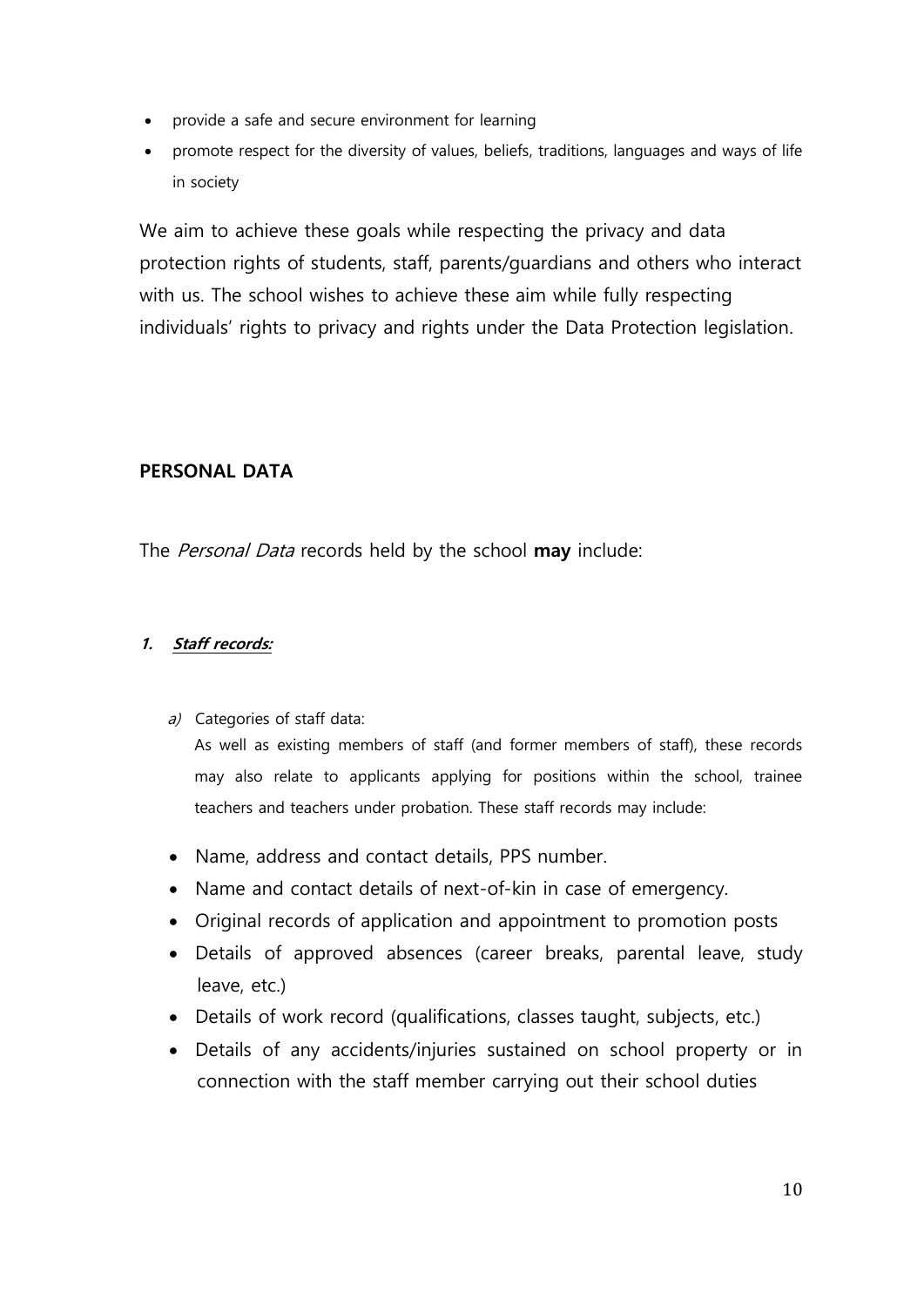- Records of any reports the school (or its employees) have made in respect of the staff member to State departments and/or other agencies under Children First Act 2015
- b) Purposes.

Staff records are kept for the purposes of:

- the management and administration of school business (now and in the future)
- to facilitate the payment of staff, and calculate other benefits/entitlements (including reckonable service for the purpose of calculation of pension payments, entitlements and/or redundancy payments where relevant)
- to facilitate pension payments in the future
- human resources management
- recording promotions made (documentation relating to promotions applied for) and changes in responsibilities, etc.
- to enable the school to comply with its obligations as an employer, including the preservation of a safe, efficient working and teaching environment (including complying with its responsibilities under the Safety, Health and Welfare at Work Act 2005)
- to enable the school to comply with requirements set down by the Department of Education and Skills, the Revenue Commissioners, the National Council for Special Education, TUSLA, the HSE, and any other governmental, statutory and/or regulatory departments and/or agencies
- and for compliance with legislation relevant to the school.
- c) Location and Security procedures of Saint Michael's National School:
	- a. Manual records are kept in a secure, locked filing cabinet in a locked administration office only accessible to personnel who are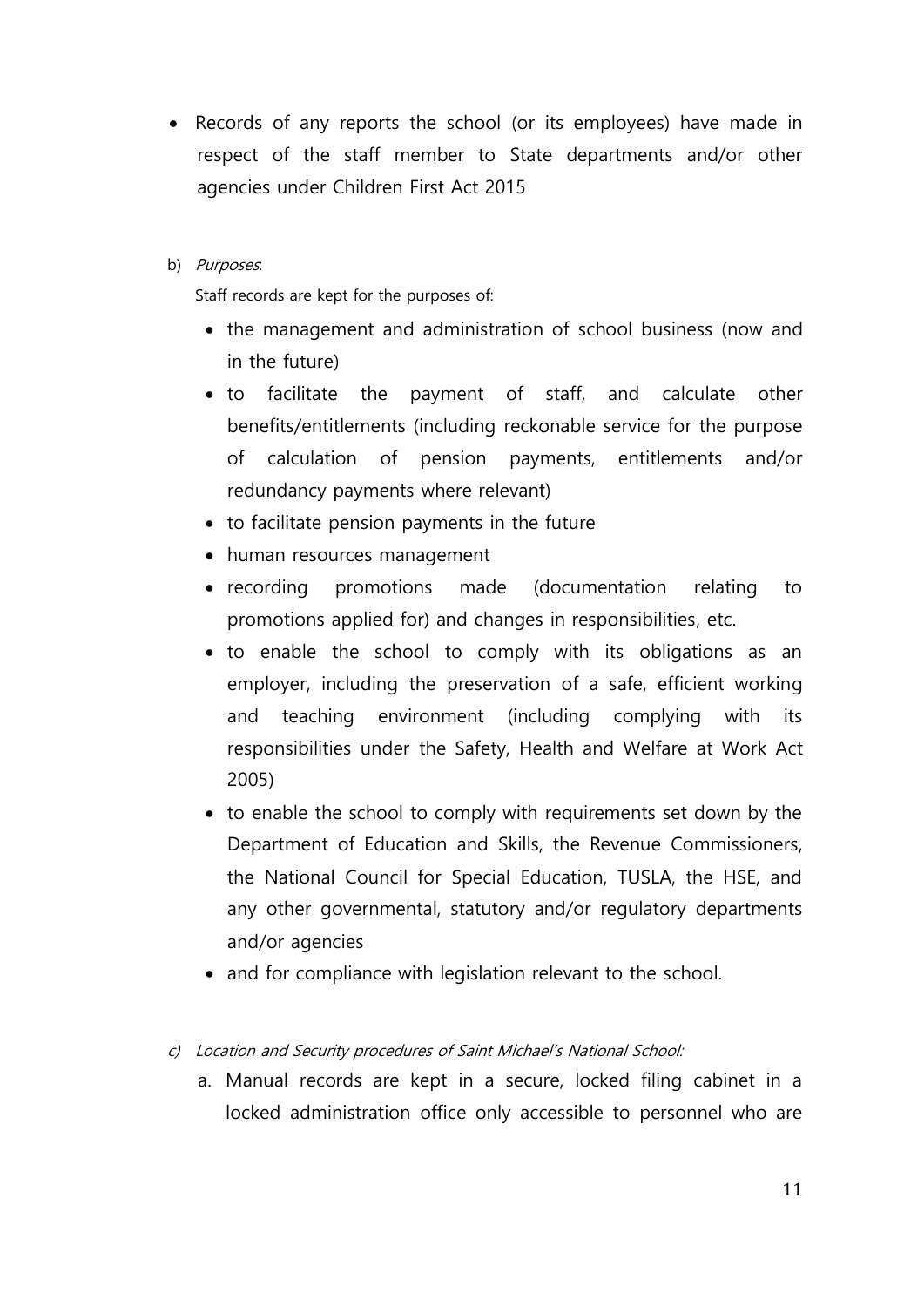authorised to use the data. Employees are required to maintain the confidentiality of any data to which they have access.

b. Digital records are stored on password-protected computer with adequate encryption and firewall software in a locked office.

#### **2. Student records:**

- a) Categories of student data: These may include:
	- Information which may be sought and recorded at enrolment and may be collated and compiled during the course of the student's time in the school. These records may include: oname, address and contact details, PPS number

odate and place of birth

onames and addresses of parents/guardians and their contact details (including any special arrangements with regard to guardianship, custody or access)

oreligious belief

oracial or ethnic origin

omembership of the Traveller community, where relevant

owhether they (or their parents) are medical card holders

owhether English is the student's first language and/or whether

the student requires English language support

oany relevant special conditions (e.g. special educational needs, health issues, etc.) which may apply

- Information on previous academic record (including reports, references, assessments and other records from any previous school(s) attended by the student
- Psychological, psychiatric and/or medical assessments
- Attendance records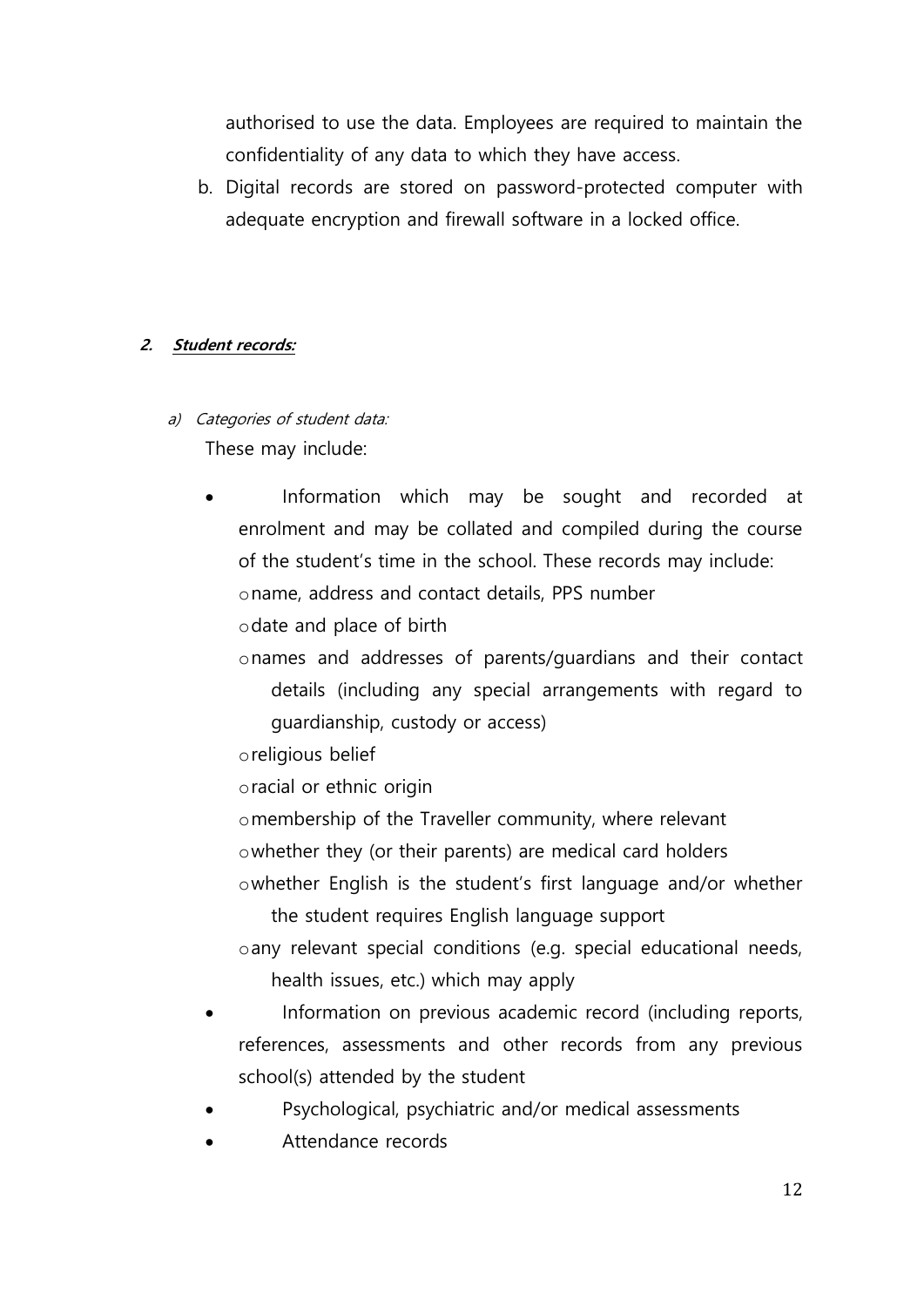- Photographs and recorded images of students (including at school events and noting achievements) are managed in line with the accompanying policy on school photography.
- Academic record subjects studied, class assignments, examination results as recorded on official School reports
- Records of significant achievements
- Whether the student is exempt from studying Irish
- Records of disciplinary issues/investigations and/or sanctions imposed
- Other records e.g. records of any serious injuries/accidents, etc. (Note: it is advisable to inform parents that a particular incident is being recorded).
- Records of any reports the school (or its employees) have made in respect of the student to State Departments and/or other agencies under Children First Act 2015.
- b) Purposes: The purposes for keeping student records include:
	- to enable each student to develop to his/her full potential
	- to comply with legislative or administrative requirements
	- to ensure that eligible students can benefit from the relevant additional teaching or financial supports
	- to support the provision of religious instruction
	- to enable parents/guardians to be contacted in the case of emergency or in the case of school closure, or to inform parents of their child's educational progress or to inform parents of school events, etc.
	- to meet the educational, social, physical and emotional requirements of the student
	- photographs and recorded images of students are taken to celebrate school achievements, e.g. compile yearbooks, establish a school website, record school events, and to keep a record of the history of the school. Such records are taken and used in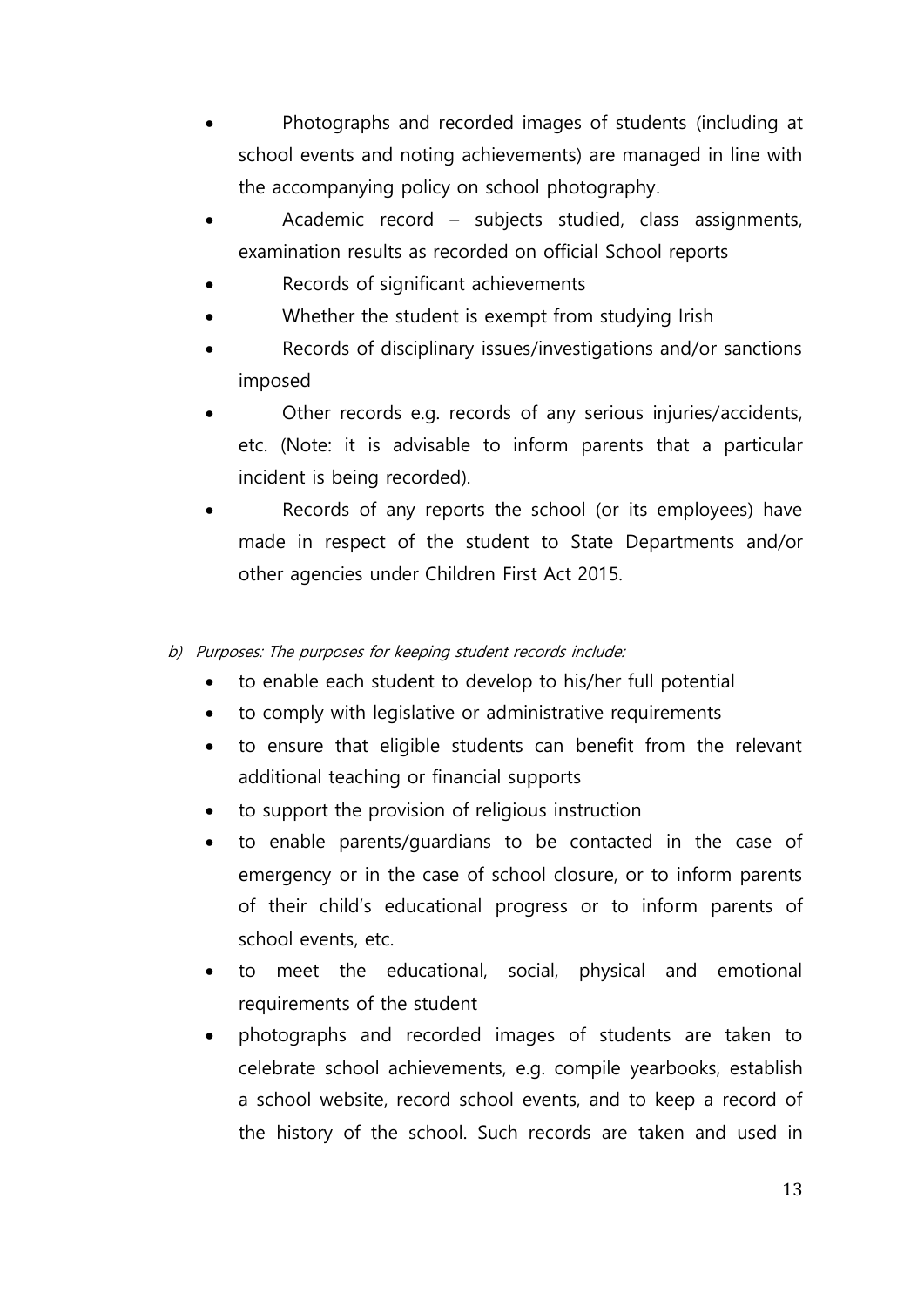accordance with the 'Acceptable Usage Policy' and 'School Website Privacy Statement'.

- to ensure that the student meets the school's admission criteria
- to ensure that students meet the minimum age requirement for attendance at Primary School.
- to ensure that any student seeking an exemption from Irish meets the criteria in order to obtain such an exemption from the authorities
- to furnish documentation/information about the student to the Department of Education and Skills, the National Council for Special Education, TUSLA, and other schools, etc. in compliance with law and directions issued by government departments
- to furnish, when requested by the student (or their parents/guardians in the case of a student under 18 years) documentation/information/references to second-level educational institutions.
- c) (Location and Security procedures as above):

#### **3. Board of Management records:**

#### a) Categories of Board of Management data:

- Name, address and contact details of each member of the Board of Management (including former members of the Board of Management)
- Records in relation to appointments to the Board
- Minutes of Board of Management meetings and correspondence to the Board which may include references to individuals.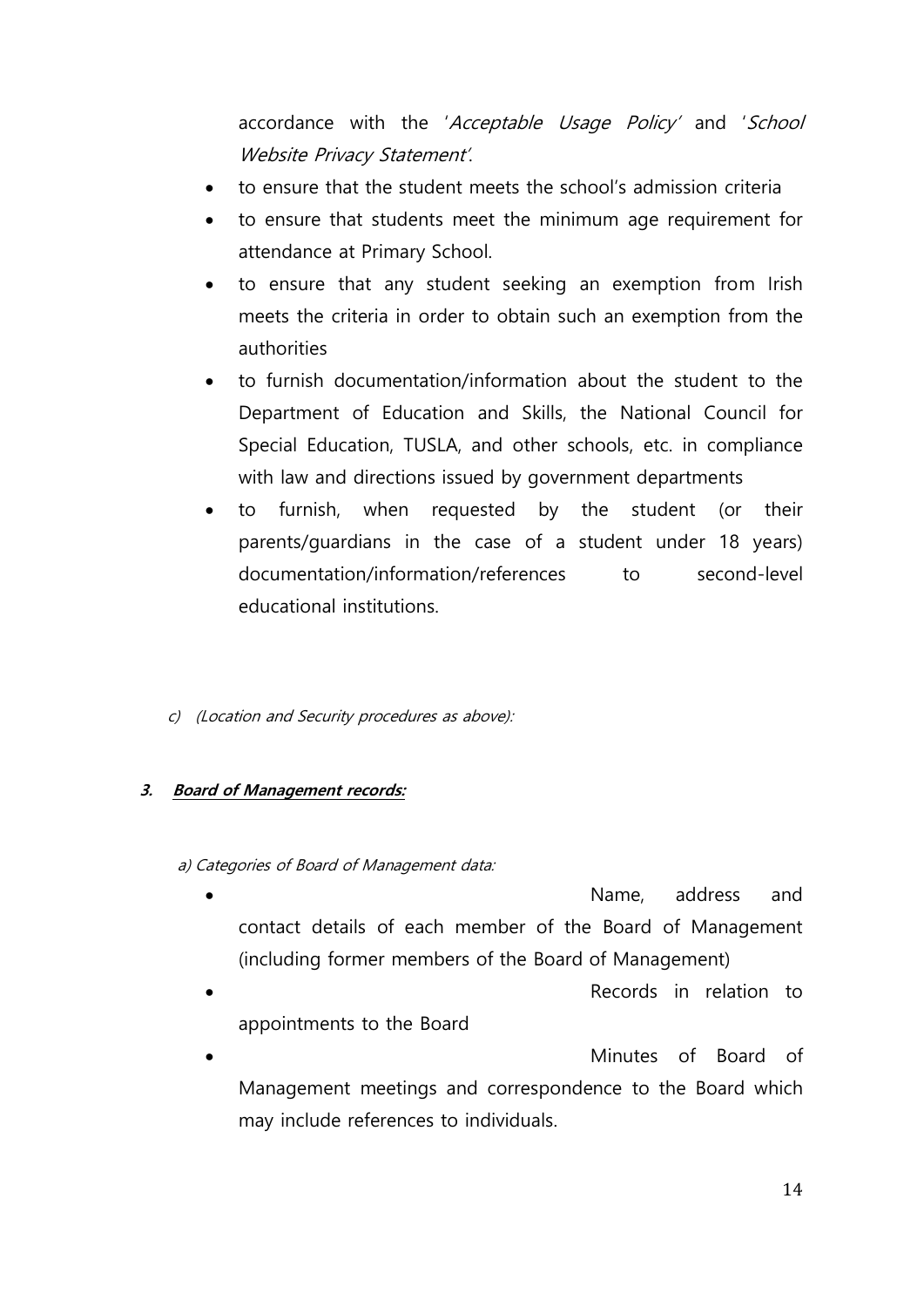#### b) Purposes:

To enable the Board of Management to operate in accordance with the Education Act 1998 and other applicable legislation and to maintain a record of Board appointments and decisions.

c) (Location and Security procedures as above):

#### **4. Other Records: Creditors**

#### a) Categories of Board of Management data:

The school may hold some or all of the following information about creditors (some of whom are self-employed individuals):

- name
- address
- contact details
- PPS number
- tax details
- bank details and
- amount paid

#### b) Purposes: The purposes for keeping creditor records are:

This information is required for routine management and administration of the school's financial affairs, including the payment of invoices, the compiling of annual financial accounts and complying with audits and investigations by the Revenue Commissioners.

c) (Location and Security procedures as above):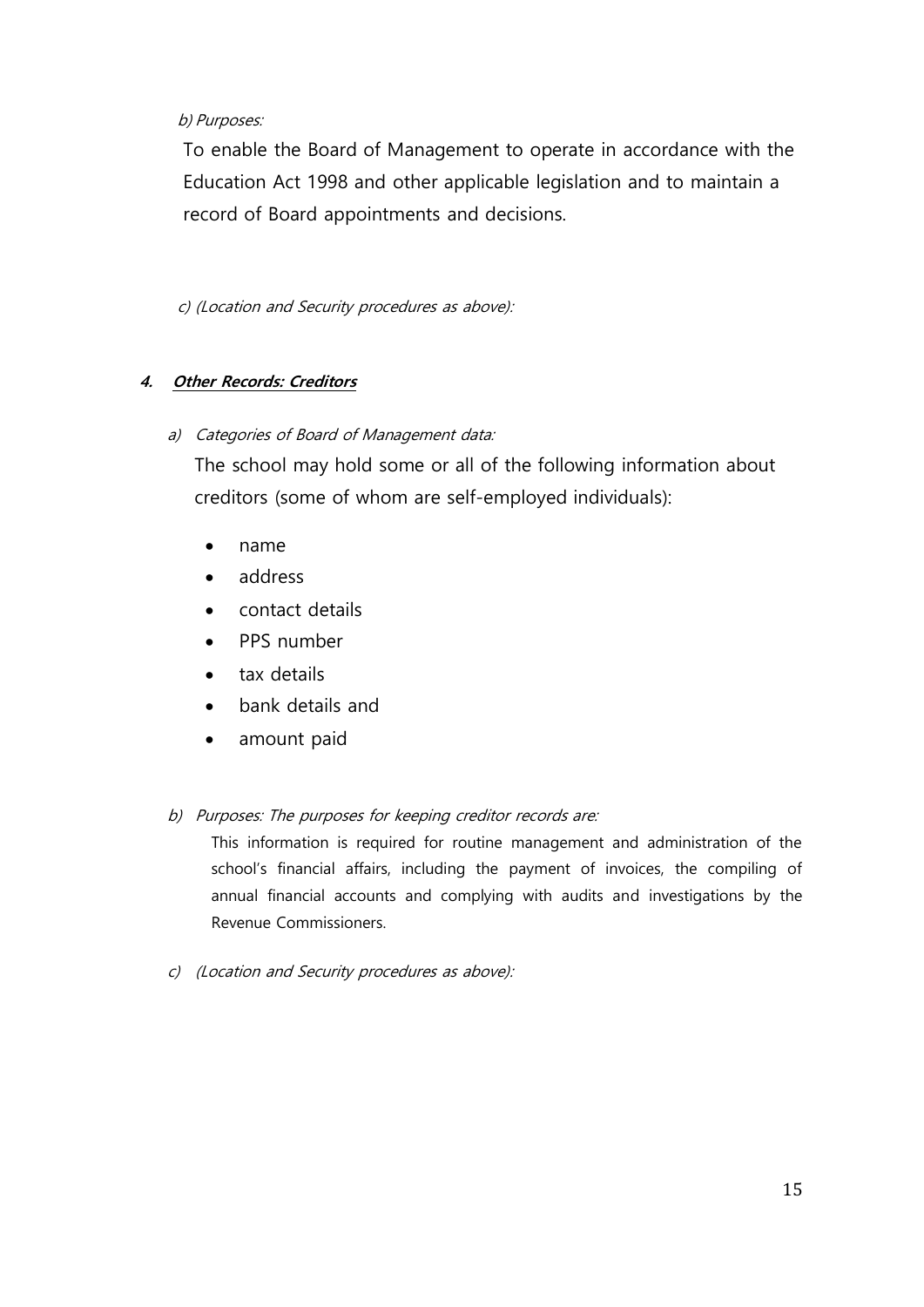#### **5. Other Records: Charity Tax-back Forms**

#### a) Categories of Board of Management data:

The school may hold the following data in relation to donors who have made charitable donations to the school:

- name
- address
- telephone number
- PPS number
- tax rate
- signature and
- the gross amount of the donation.

#### b) Purposes: The purposes for keeping creditor records are:

Schools are entitled to avail of the scheme of tax relief for donations of money they receive. To claim the relief, the donor must complete a certificate (CHY2) and forward it to the school to allow it to claim the grossed up amount of tax associated with the donation. The information requested on the appropriate certificate is the parents' name, address, PPS number, tax rate, telephone number, signature and the gross amount of the donation. This is retained by the School in the event of audit by the Revenue Commissioners.

c) (Location and Security procedures as above):

#### **EXAMINATION RESULTS**

The school will hold data comprising examination results in respect of its students. These include class, mid-term, annual and continuous assessment results and the results of Standardised Tests.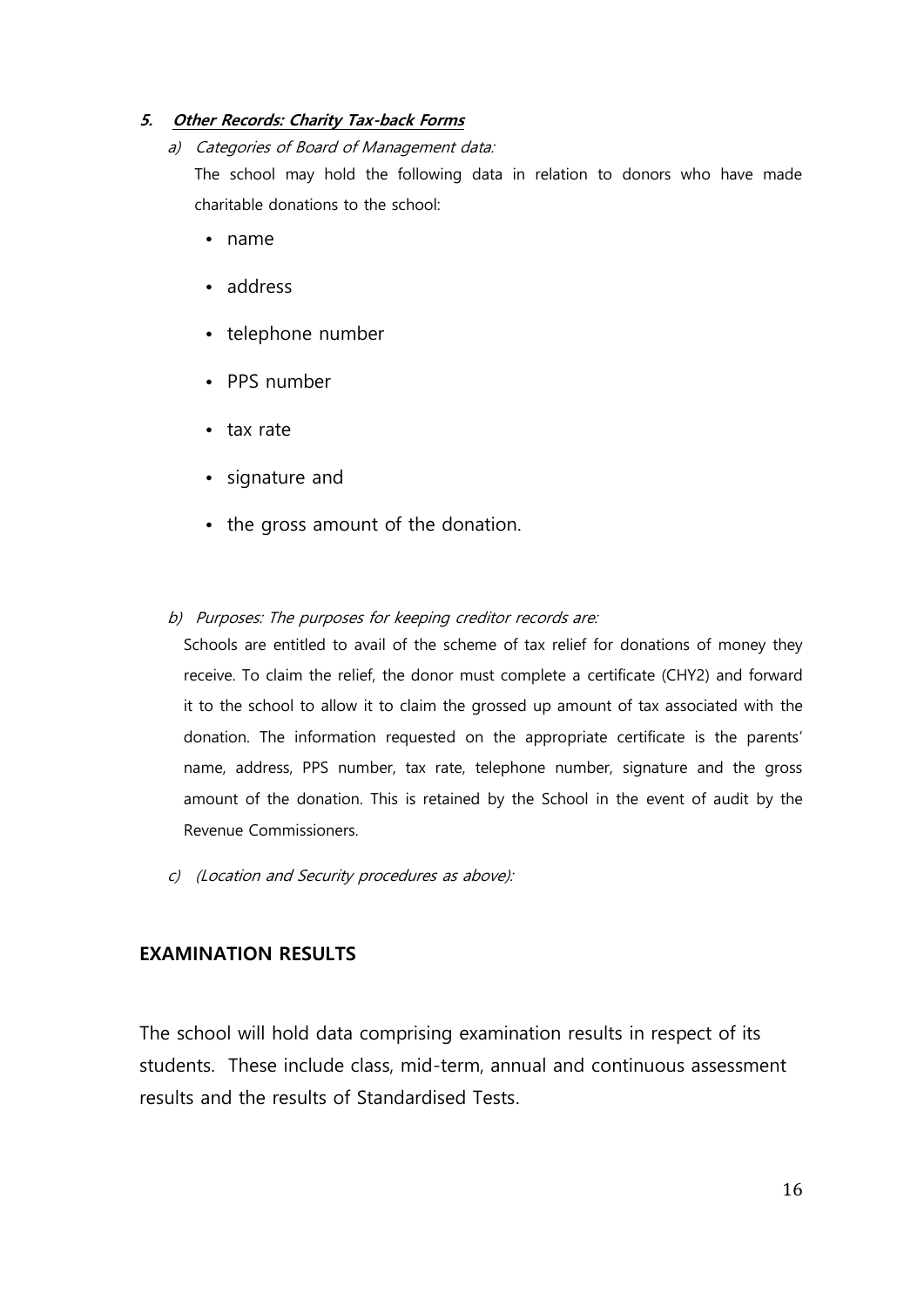#### **Purposes:**

The main purpose for which these examination results are held is to monitor a student's progress and to provide a sound basis for advising them and their parents or guardian about educational attainment levels and recommendations for the future. The data may also be aggregated for statistical/reporting purposes, such as to compile results tables. The data may be transferred to the Department of Education and Skills, the National Council for Curriculum and Assessment and other schools to which pupils move.

#### **Location and Security procedures**

As above

## **LINKS TO OTHER POLICIES AND TO CURRICULUM DELIVERY**

Our school policies need to be consistent with one another, within the framework of the overall School Plan. Relevant school policies already in place or being developed or reviewed, shall be examined with reference to the *Data Protection Policy* and any implications which it has for them shall be addressed.

The following policies may be among those considered:

- Pupil Online Database (POD): Collection of the data for the purposes of complying with the Department of Education and Skills' pupil online database.
- Child Protection Procedures
- Anti-Bullying Procedures
- Code of Behaviour
- Enrolment Policy
- ICT Acceptable Usage Policy
- Special Educational Needs Policy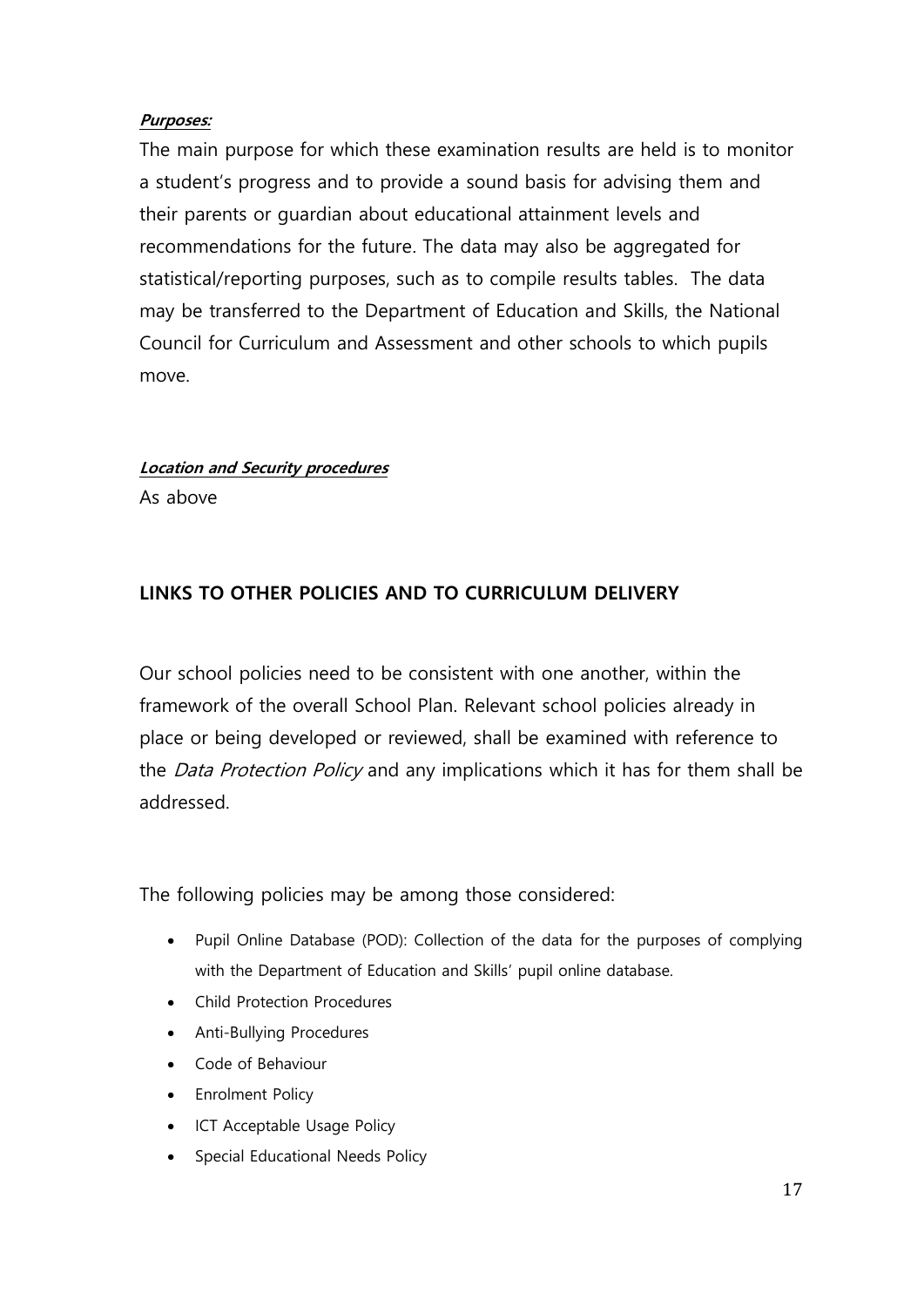- Critical Incident Policy
- Attendance Policy

### **PROCESSING IN LINE WITH A DATA SUBJECT'S RIGHTS**

Data in this school will be processed in line with the data subject's rights. Data subjects have a right to:

- Know what personal data the school is keeping on them
- Request access to *any data* held about them by a data controller
- Prevent the processing of their data for direct-marketing purposes
- Ask to have inaccurate data amended
- Ask to have data erased once it is no longer necessary or irrelevant.

#### **Data Processors**

Where the school outsources to a data processor off-site, it is required by law to have a written contract in place (Written Third party service agreement). Saint Michael's National School third party agreement specifies the conditions under which the data may be processed, the security conditions attaching to the processing of the data and that the data must be deleted or returned upon completion or termination of the contract.

#### **Personal Data Breaches**

All incidents in which personal data has been put at risk must be reported to the Office of the Data Protection Commissioner within 72 hours

When the personal data breach is likely to result in a high risk to the rights and freedoms of natural persons, the BoM must communicate the personal data breach to the data subject without undue delay

If a data processor becomes aware of a personal data breach, it must bring this to the attention of the data controller (BoM) without undue delay.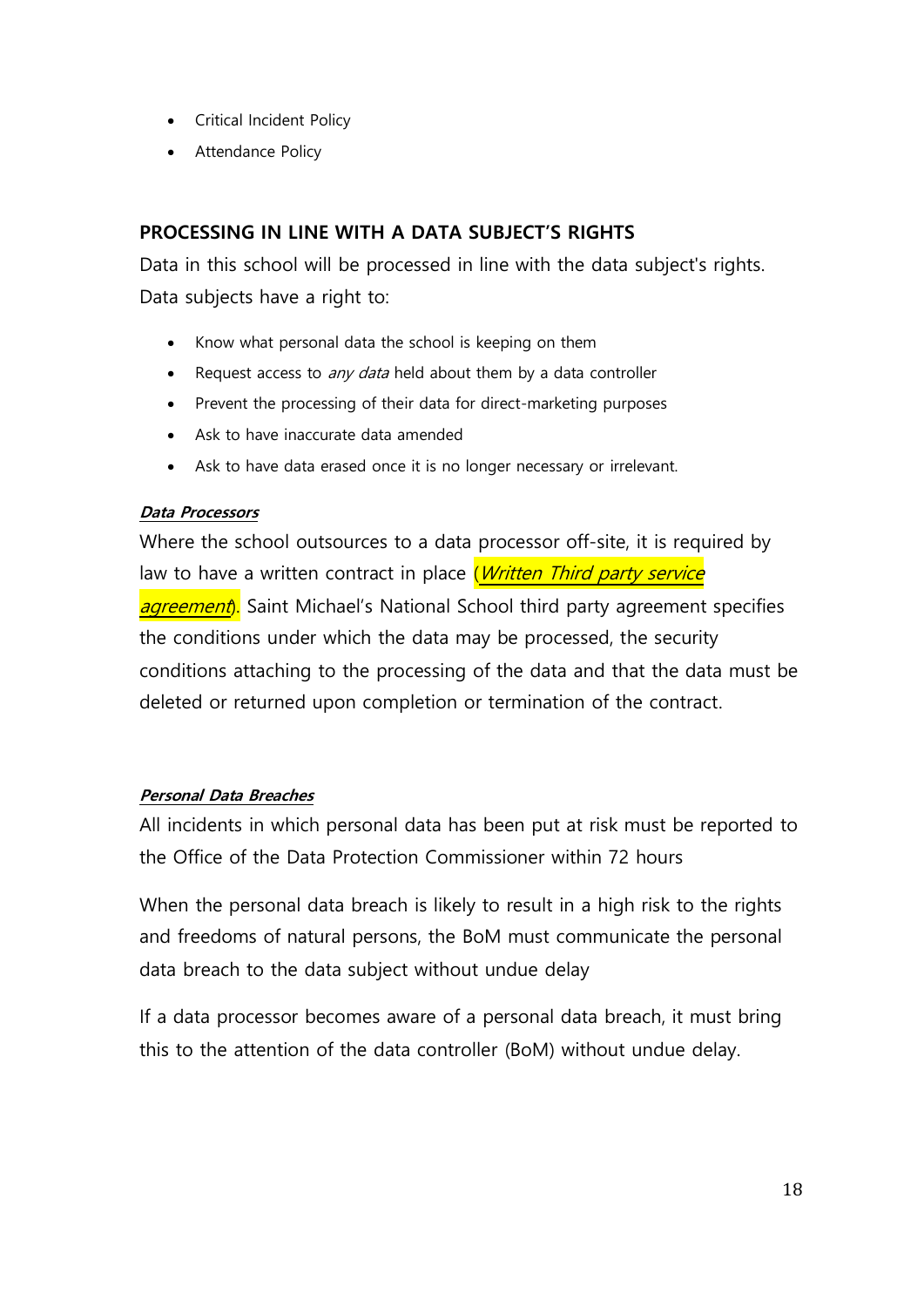#### **Dealing with a data access request**

Individuals are entitled to a copy of their personal data on written request

The individual is entitled to a copy of their personal data

Request must be responded to within one month. An extension may be required e.g. over holiday periods

No fee may be charged except in exceptional circumstances where the requests are repetitive or manifestly unfounded or excessive

No personal data can be supplied relating to another individual apart from the data subject

## **PROVIDING INFORMATION OVER THE PHONE**

An employee dealing with telephone enquiries should be careful about disclosing any personal information held by the school over the phone. In particular, the employee should:

- Ask that the caller put their request in writing
- Refer the request to the Principal for assistance in difficult situations
- Not feel forced into disclosing personal information

## **IMPLEMENTATION ARRANGEMENTS, ROLES AND RESPONSIBILITIES**

The BoM is the data controller and the Principal implements the Data Protection Policy, ensuring that staff who handle or have access to Personal Data are familiar with their data protection responsibilities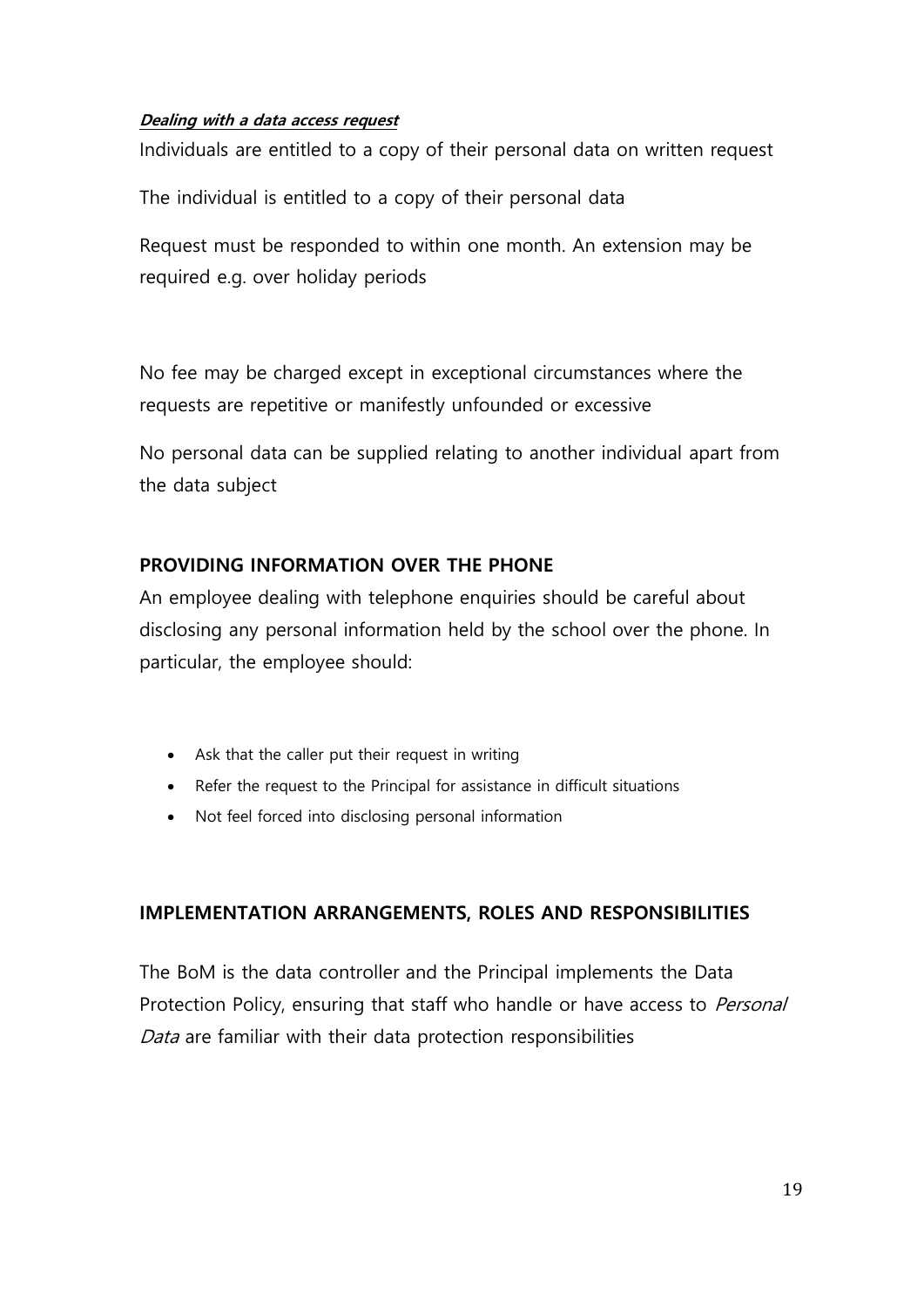The following personnel have responsibility for implementing the Data Protection Policy:

| <b>Name</b>                          | <b>Responsibility</b>    |  |
|--------------------------------------|--------------------------|--|
| Board of Management: Data Controller |                          |  |
| Principal:                           | Implementation of Policy |  |

## **RATIFICATION & COMMUNICATION**

Ratified at the BoM meeting on \_\_\_\_\_\_\_\_\_\_\_\_ and signed by Chairperson. Secretary recorded the ratification in the Minutes of the meeting

## **MONITORING THE IMPLEMENTATION OF THE POLICY**

The implementation of the policy shall be monitored by the Principal, staff and the Board of Management

## **REVIEWING AND EVALUATING THE POLICY**

The policy will be reviewed and evaluated after 2 years. On-going review and evaluation will take cognisance of changing information or guidelines (e.g. from the Data Protection Commissioner, Department of Education and Skills or TUSLA), legislation and feedback from parents/guardians, students, school staff and others. The policy will be revised as necessary in the light of such review and evaluation and within the framework of school planning

## Signed: *The Very Rev'd Niall J. Sloane*

## **Chairperson**

Date: 26<sup>th</sup> March 2019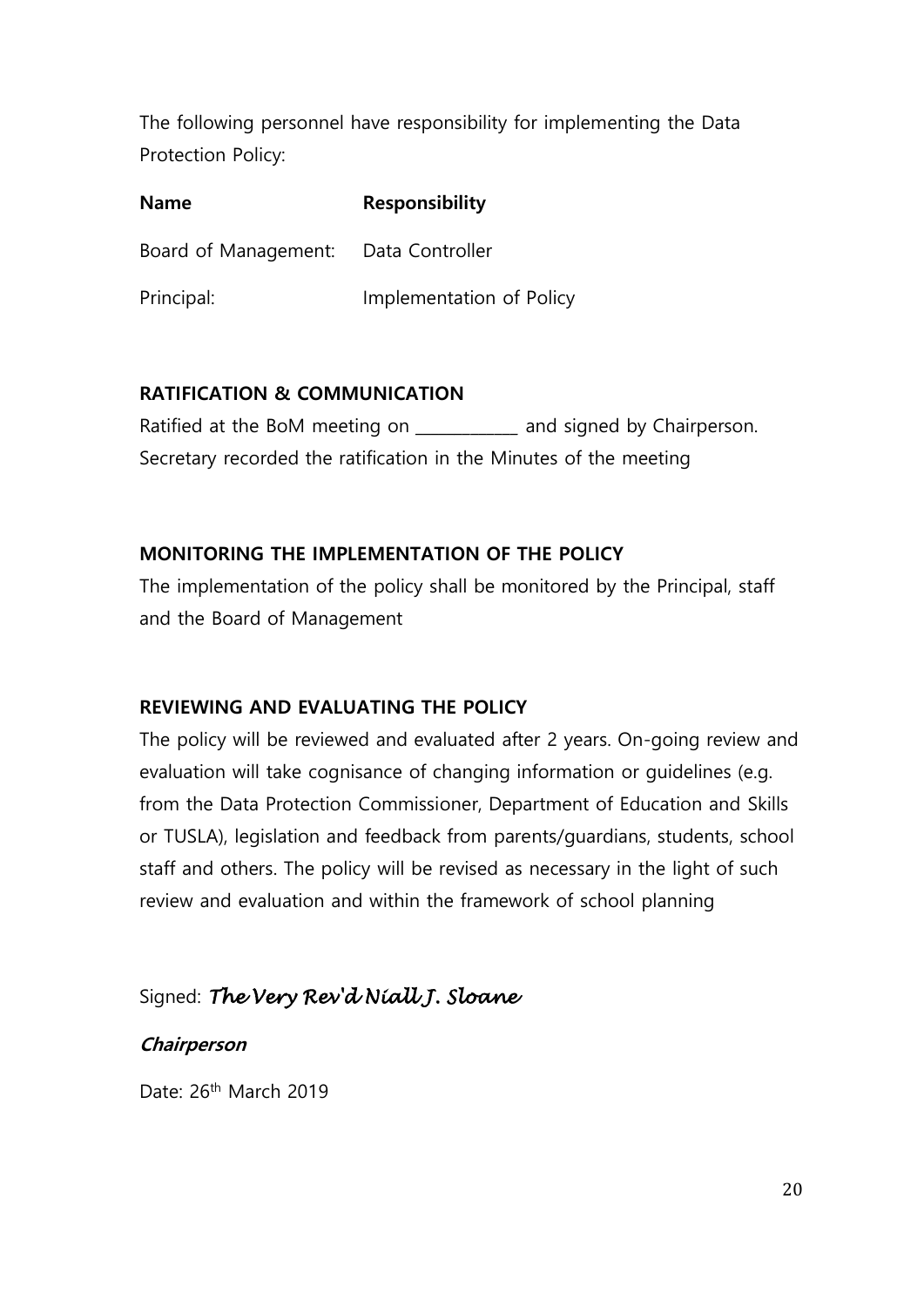## **Appendix 1**

# **DATA RETENTION PERIODS FOR SCHOOLS**

| <b>Pupil Related</b>                        | <b>Retention Periods</b>           |
|---------------------------------------------|------------------------------------|
| School Register/Roll Books                  | Indefinitely                       |
| <b>Enrolment Forms</b>                      | Hold until Pupil is 25 Years       |
| Disciplinary notes                          | Never Destroy                      |
| Test Results - Standardised                 | Hold until pupil is 25 Years       |
| Psychological Assessments etc.              | Never Destroy                      |
| <b>SEN Files/IEPS</b>                       | Never Destroy                      |
| Child Protection Reports/Records            | Never Destroy                      |
| S.29 Appeals                                | Never Destroy                      |
| <b>Accident Reports</b>                     | Never Destroy                      |
| <b>Interview Records</b>                    |                                    |
| Interview Board                             | 18 months from close of            |
| Marking Scheme                              | competition plus 6 months in case  |
|                                             | Equality Tribunal needs to inform  |
| Board of Management notes (for unsuccessful | school that a claim is being taken |
| candidates)                                 |                                    |
| <b>Staff Records</b>                        |                                    |
|                                             |                                    |
| Contract of Employment                      | Retention for duration of          |
| <b>Teaching Council Registration</b>        | employment $+ 7$ years             |
| <b>Vetting Records</b>                      |                                    |
|                                             | (6 years to make a claim against   |